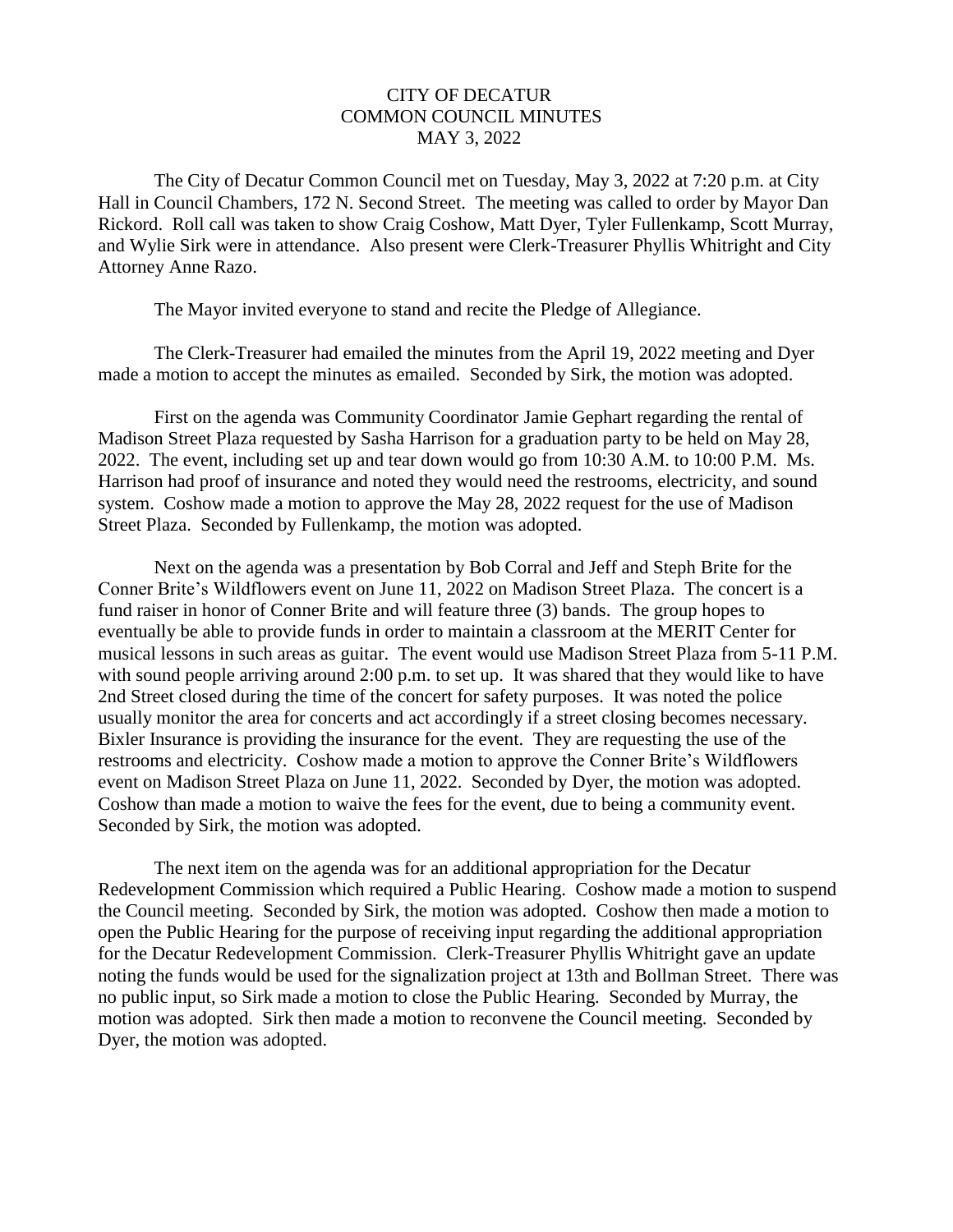Dyer made a motion to make a matter of record the publication regarding the Public Hearing for the additional appropriation for the Decatur Redevelopment Commission. Seconded by Fullenkamp, the motion was adopted.

 Sirk made a motion to introduce Resolution 2022-8 by short title only, a resolution for an additional appropriation of \$225,000 for the Decatur Redevelopment Commission Capital Outlays 4406-000-443 Improvements Other Than Buildings account for the  $13<sup>th</sup>$  Street Improvement Projects. Seconded by Murray, the motion passed and City Attorney Anne Razo read Resolution 2022-8 by short title only. Sirk made a motion to adopt Resolution 2022-8. Seconded by Murray, the motion was adopted.

 Several Compliance with Statement of Benefits (CF-1 forms) were presented for approval. There were three (3) CF-1's from REV Recreation Group, all in compliance. Fullenkamp made a motion to approve the REV abatement continuance. Seconded by Dyer, the motion was adopted.

 Next were two (2) CF-1 forms from Gilpin Products and JK Morris Holdings, which were in compliance. Dyer made a motion to continue the abatement for Gilpin Products and JK Morris Holdings. Seconded by Murray, the motion was adopted.

 Fullenkamp made a motion to continue the abatement with Knous Enterprises (PB Trucking) whose CF-1 form showed compliance. Seconded by Dyer, the motion was adopted.

 The last CF-1 forms were for Hoosier Pattern/RH Warehouse with five (5) CF-1 forms. Dyer made a motion to continue the abatements for Hoosier Pattern/RH Warehouse. Seconded by Murray, the motion was adopted.

 Police Chief Lennie Corral appeared next on the agenda regarding the UTV ordinance. Chief Corral shared that after the adoption of the first two reading he had talked with a Conservation Officer from the DNR and learned the State law required a few minor additions to the ordinance. Regarding turn signals, the driver must use hand signals if signals are not part of the vehicle, and the State Law for UTV use on the road states that they are not to be on the road from midnight to 5 A.M. not 6 A.M as in the proposed ordinance. Sirk made a motion to place Ordinance 2022-8 as amended, an ordinance which authorized and regulates the use of Utility Terrain Side by Side vehicles on the streets of the City of Decatur, on its third reading by short title only. Seconded by Dyer, the motion passed and City Attorney Anne Razo read Ordinance 2022-8 by short title only. Sirk made a motion to adopt Ordinance 2022-8 on its third and final reading. Seconded by Dyer, a roll call vote was held and Ordinance 2022-8 passed with a 5-0 vote. City Attorney Anne Razo announced that Ordinance 2022-8 became effective upon passage. Chief Corral plans to set a day for inspections as soon as he receives the stickers he has ordered. There will be an annual inspection done by appointment by the Decatur Police Department. Mayor Rickord reminded people that there is a lot of traffic out there, so please drive safely. Mayor Rickord then thanked Chief Corral and City Attorney Anne Razo for all their work in putting the ordinance together.

 Operations Manager, Jeremy Gilbert appeared before Council regarding a request for \$13,000 for a sound system at the REV Sports Complex as discussed during the Board of Public Works and Safety meeting earlier this evening. Sirk made a motion to allow \$13,000 budgeted for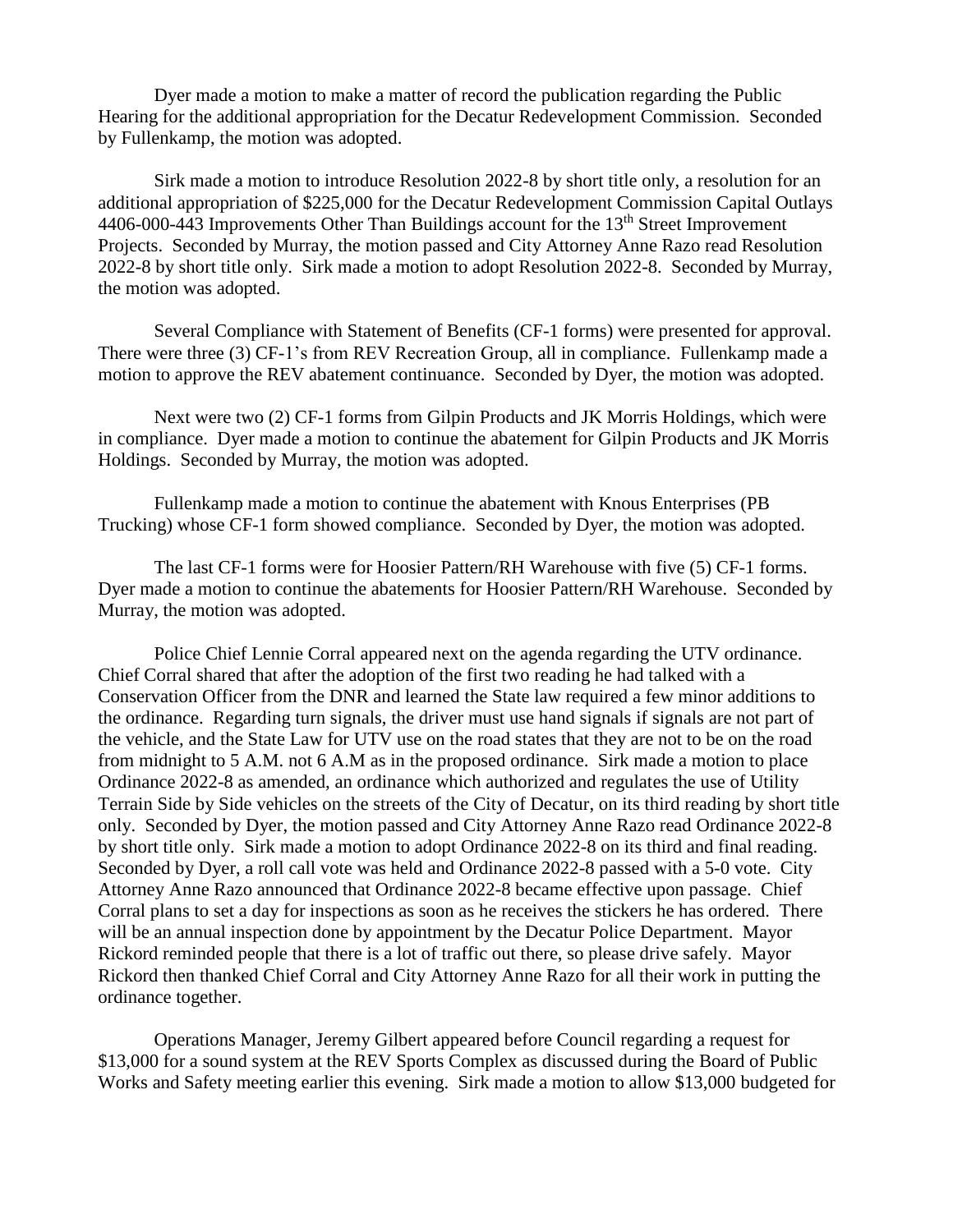Park Improvements in the CEDIT fund to go towards the sound system at the REV Sports Complex. Seconded by Murray, the motion was adopted.

 Next, Clerk-Treasurer Phyllis Whitright informed Council that the lease/purchase with Key Government Finance will be sending payment to Indiana Trailer Sales for the purchase of the new dump trailer and recycle bins soon. The remaining funds will be held in escrow until the new garbage trucks arrive.

## Department Heads Input:

 Jeremy Gilbert, Operations Manager informed everyone that the work for the Community Crossings Matching Grant was actively happening, with 19 streets to be paved and ADA ramps being installed.

 Police Chief Lennie Corral reported that the DPD had raised about \$2,000 recently with their Bowling for BB/BS event. Also, Chief Corral shared that K9 Officer Hamm is eligible to participate in a training, which he will be going to Jacksonville, Florida for the training at no cost to the City.

 Fire Chief Jeff Sheets shared that DFD had four (4) individuals at the recent Fire Conference in Indianapolis who did the 9/11 climb, raising \$1,600. The group placed second in the fund raising part of the event.

 Josh Zimmerman, Civil Infrastructure Manager shared a lot of work is being done in various areas of the City by using the camera truck to check the lines in hopes of keeping everything clear and keeping the rain water from getting into the sewer system. Work has been done on Nuttman Avenue, the AEP parking lot, Jackson Street and Marshall Street,  $9<sup>th</sup>$  &  $10<sup>th</sup>$  St. to note some of the locations.

Jamie Gephart, Community Coordinator reported that the Sip & Shop event held at the HIVE this evening went very well that brought a lot of people downtown.

 Karey Fuelling, Wastewater Superintendent reminded people again that they should throw the flushable wipes in the trash as they are not flushable and cause problems.

## Council Input:

 Sirk shared that the MERIT Center now has cameras around for security and card readers that were paid through a grant through Early Learning. The MERIT Center also has a walking area for seniors. Sirk also noted Kings Kingdom Day Care is scheduled to begin operation at the MERIT Center in June.

 Murray inquired regarding any plan for improvement of the railroad tracks on Washington Street. Operations Manager Jeremy Gilbert and his crew would likely do some temporary repairs.

## Public Input:

 A person in the audience asked about the UTV Ordinance as he was concerned about the harsh penalties and the age limit for riders as compared to the golf cart ordinance. City Attorney Anne Razo noted the emphasis is to create the safest environment and they looked at ordinances